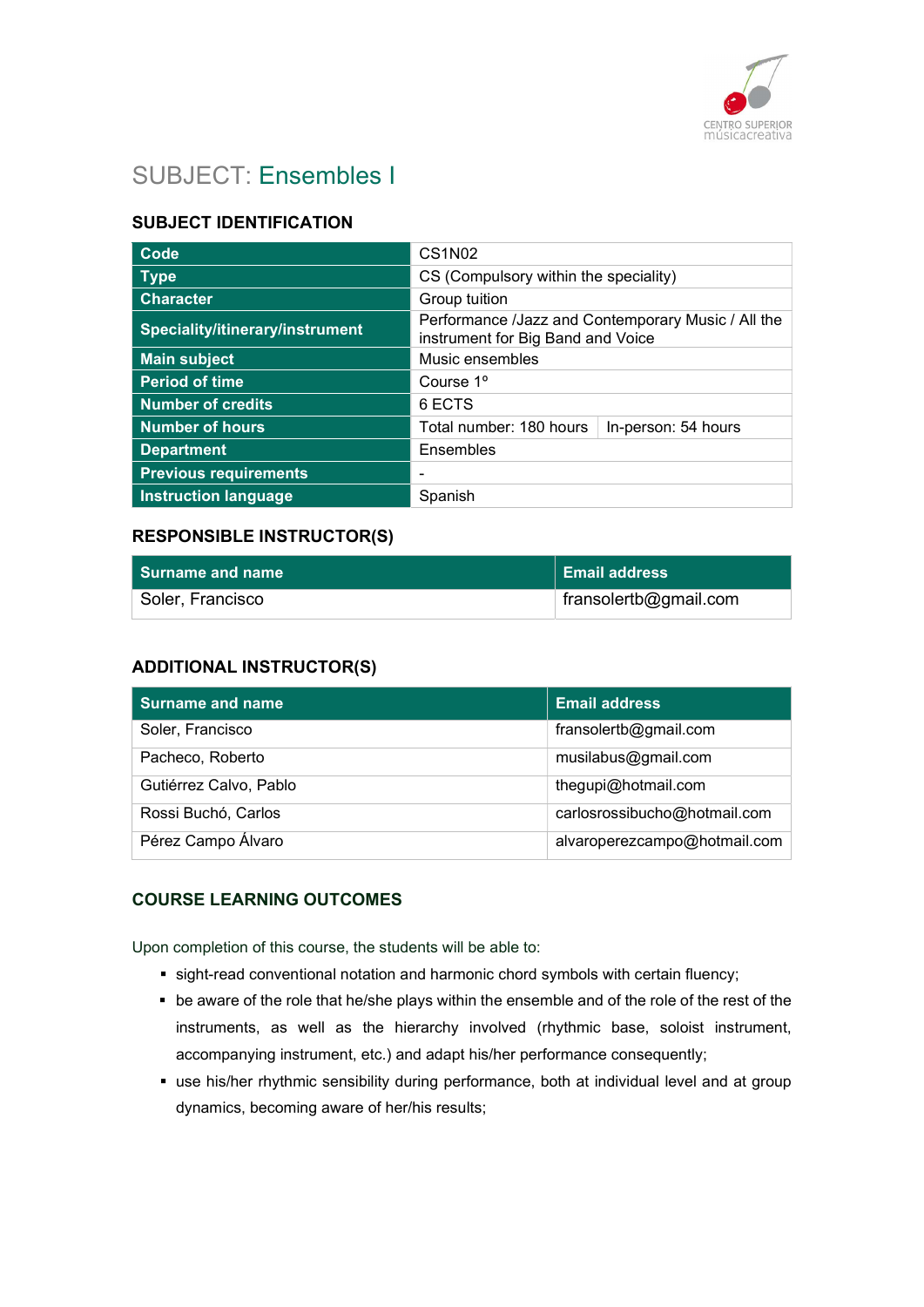

- adapt smoothly to the circumstances generated during group performances, such as the adjustment to the sound dimension, the interaction during solo parts and the performing intensity management;
- develop basic melodic-rhythmic ideas and incorporate them in their corresponding solo parts;
- react musically to the musical ideas generated within group performances and incorporate them to the performance.
- be familiar with part of the standard Jazz repertoire;
- have a positive attitude and respect towards the group work
- analyse critically and in an exhaustive way the sounding examples available in order to collect as much information as possible (style, sound dimension, instruments roles etc.)
- **•** research and select original repertoires for concerts;
- create an original order of themes for the concerts;
- have a good domain of the themes memorizing techniques;
- use the look as a musical communication tool;
- manage that the result of a performance and of an improvisation sound as close as possible to the initial intention.

| <b>Thematic block</b>                               | <b>Theme/ Repertoire</b>                                                         |
|-----------------------------------------------------|----------------------------------------------------------------------------------|
| Impro-Presenta-Action                               | Theme 1. Who am I? Express/Communicate/Convey.                                   |
| <b>Repertoire selection</b>                         | Theme 2. Interpretation at sight.                                                |
|                                                     | Theme 3. Presentation research and theme sample                                  |
|                                                     | Theme 4. Arrangements proposed by the instructor.                                |
|                                                     | Theme 5. The Melody. Introduction to the melodic resolution and<br>bebop scales. |
|                                                     | Theme 6. Technic-creative application in a standard.                             |
| <b>Standards interiorization</b>                    | Theme 7. Structure. Intro/endings/tags/interludes.                               |
| <b>Musical form</b><br><b>Joint "Co-Cre-Action"</b> | Theme 8. Genre / Style. Ballad, Medium, Fast. Standards<br>(Broadway) and Blues. |
|                                                     | Theme 9. Time unit.                                                              |
|                                                     | Theme 11. Mental interpretation.                                                 |
|                                                     | Theme 12. Emotional improvisation.                                               |
|                                                     | Theme 13. Conscience and roles distribution.                                     |

#### COURSE CONTENT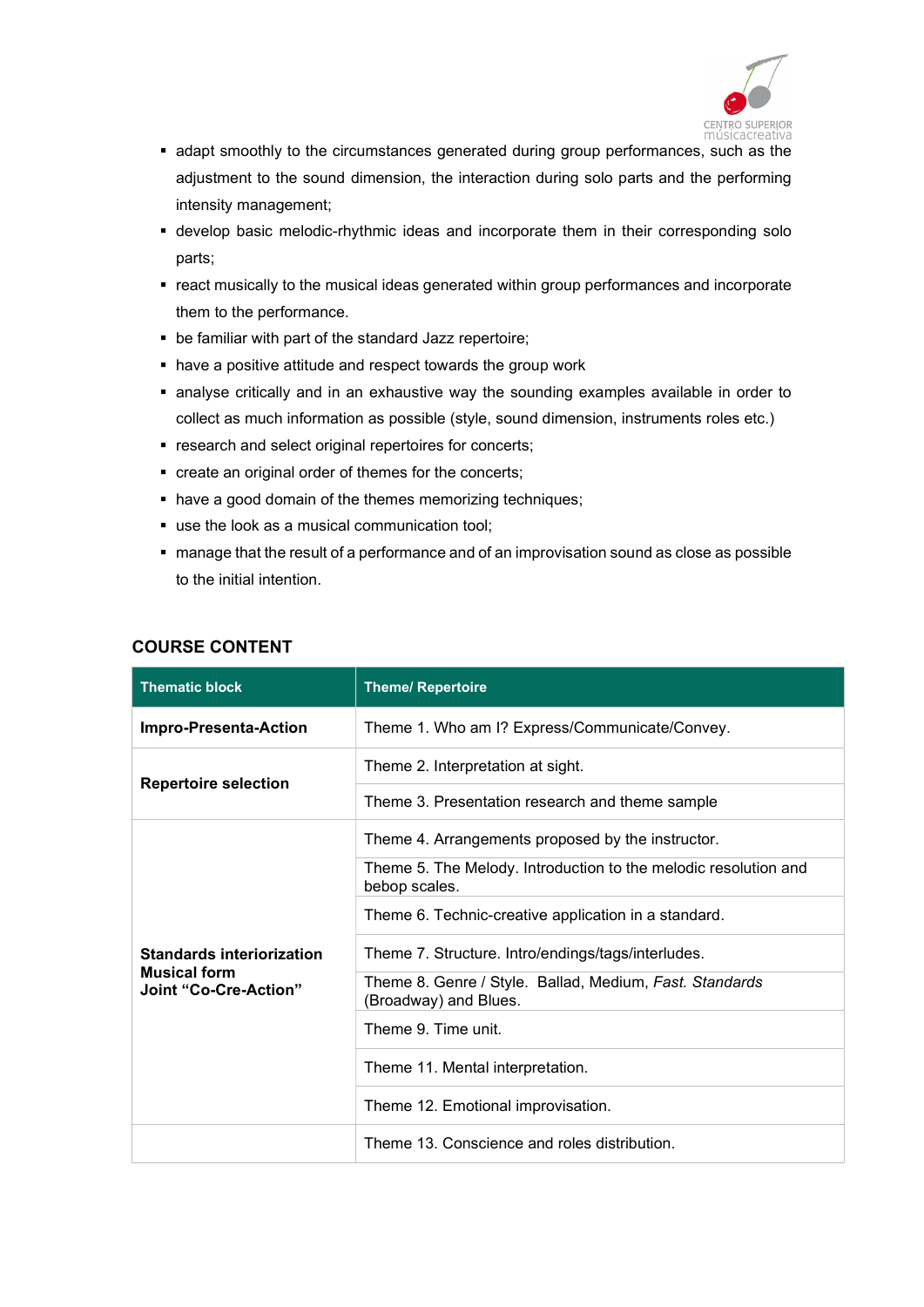

| Non-verbal communication<br>and musical<br>communication | Theme 14. The look / Disinhibition 107.                                                                          |
|----------------------------------------------------------|------------------------------------------------------------------------------------------------------------------|
| <b>Ensemble</b>                                          | Theme 15. History and tradition. Count Basie, origins of blues                                                   |
| <b>Audio-visual production</b>                           | Theme 16. How to get an audio-visual recording as close as<br>possible to the initial intentions of the ensemble |
|                                                          | <b>Billie's Bounce</b>                                                                                           |
| <b>Repertoire</b>                                        | There Will Never Be Another You                                                                                  |
|                                                          | I Got Rhythm                                                                                                     |
|                                                          | Indiana                                                                                                          |
|                                                          | Some Of These Days                                                                                               |
|                                                          | I'm Getting Sentimental Over You                                                                                 |
|                                                          | Oh, Lady Be Good                                                                                                 |
|                                                          | Stars Fell On Alabama                                                                                            |
|                                                          | <b>East Of The Sun</b>                                                                                           |
|                                                          | <b>Just Friends</b>                                                                                              |

#### STUDENT´S STUDY HOURS PLANNING

| <b>Activity type</b>                                           | <b>Total hours</b>   |
|----------------------------------------------------------------|----------------------|
| <b>Theoretic activities</b>                                    | 4 hours              |
| <b>Practice activities</b>                                     | 46 hours             |
| Other mandatory training activities (seminars, workshops etc.) | 2 hours              |
| <b>Test taking</b>                                             | 2 hours              |
| <b>Student self-study hours</b>                                | 106 hours            |
| <b>Practice preparation</b>                                    | 20 hours             |
| Total studying hours                                           | $54+126 = 180$ hours |

#### **METHODOLOGY**

| <b>Theoretical activities</b>                                                | Theoretical/conceptual explanations and analysis of different<br>examples coming from the most relevant music styles.                                                                           |
|------------------------------------------------------------------------------|-------------------------------------------------------------------------------------------------------------------------------------------------------------------------------------------------|
| <b>Practical activities</b>                                                  | Practical application of what has been studied in class through<br>transcriptions, collective group intonation, performance with<br>instrument, sight-reading, rhythms and melodies composition |
| <b>Other training mandatory</b><br>activities (workshops,<br>seminars, etc.) | Attend and participate in the corresponding events relevant for their<br>training (Meet the Artist sessions, visiting professors masterclasses,<br>concerts, rehearsals)                        |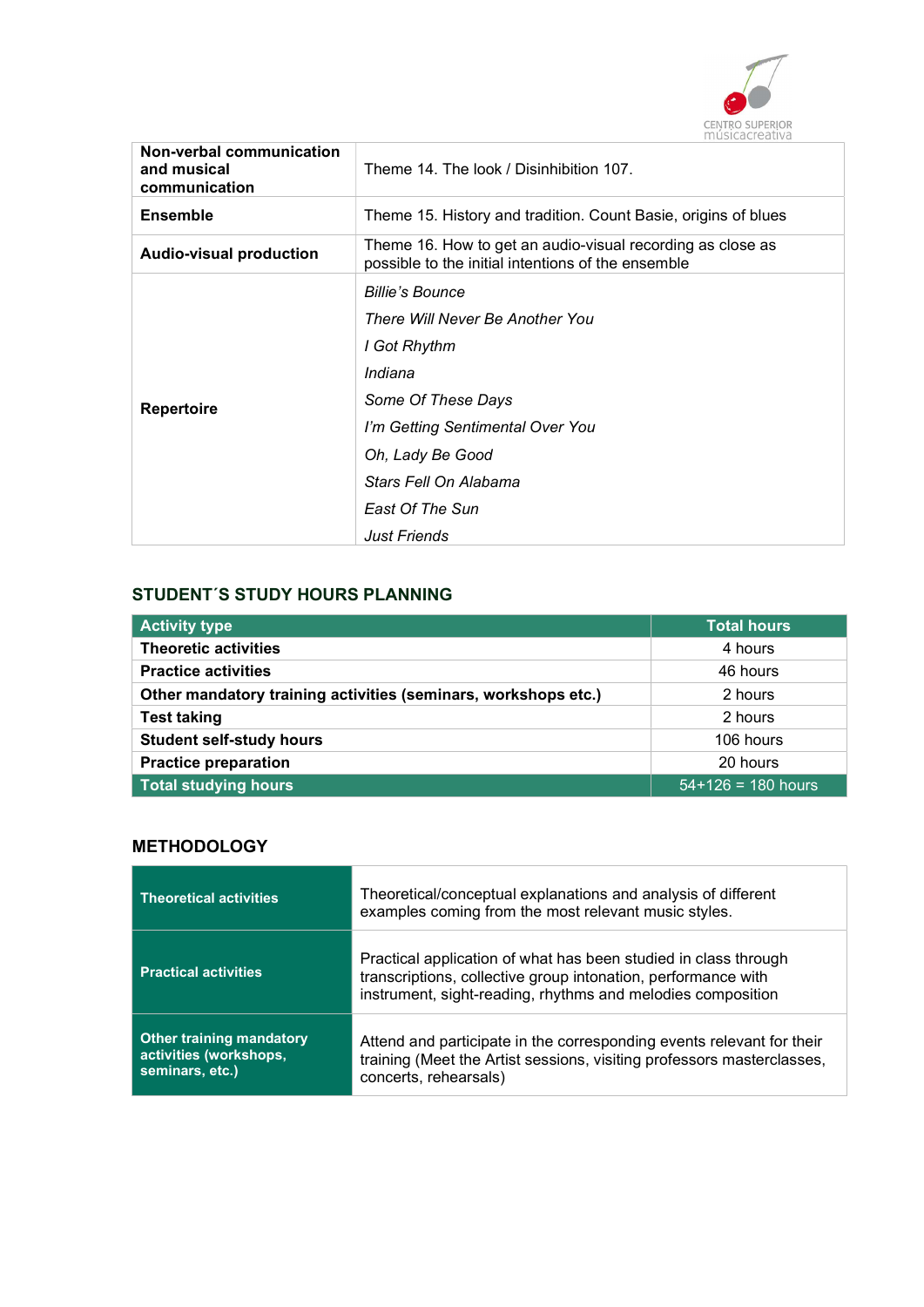

## ASSESSMENT TOOLS

| <b>Theoretical activities</b>                                                   | Participation: The students must actively participate in class, proving<br>interest and/or understanding of the content covered.<br>Continuous evaluation: The students must fulfil the requested<br>assignments during the whole academic course, proving research<br>ability and practice synthesis skills concerning theoretical concepts<br>in performance.<br>Theoretical exams: The students must take at least two exams<br>during the academic course to show the theoretical knowledge<br>acquired.                                                                                                   |
|---------------------------------------------------------------------------------|----------------------------------------------------------------------------------------------------------------------------------------------------------------------------------------------------------------------------------------------------------------------------------------------------------------------------------------------------------------------------------------------------------------------------------------------------------------------------------------------------------------------------------------------------------------------------------------------------------------|
| <b>Practical activities</b>                                                     | Participation: The students must actively participate in class, proving<br>interest and/or understanding of the content covered.<br>Continuous evaluation: The students must fulfil the requested<br>practical assignments during the whole academic course based on<br>to team-work dynamics and also prove writing and oral skills, beside<br>performing skills.<br>Performance exams: The students must take at least two exams<br>during the academic course in order to show the practical skills<br>acquired and the practical assimilation of the course contents,<br>following the tests instructions. |
| <b>Other educational mandatory</b><br>activities (workshops,<br>seminars, etc.) | Participation: The students must actively participate in the different<br>relevant events as considered by the instructor or by the degree<br>coordinators.                                                                                                                                                                                                                                                                                                                                                                                                                                                    |

## ASSESSMENT CRITERIA

| <b>Theoretical activities</b>                                                | To prove the knowledge acquired during the course through<br>evaluation activities and assigned homework.                                                    |
|------------------------------------------------------------------------------|--------------------------------------------------------------------------------------------------------------------------------------------------------------|
| <b>Practical activities</b>                                                  | To prove technical and performing skills through performing tests<br>and through the assigned homework.                                                      |
| <b>Other training mandatory</b><br>activities (workshops,<br>seminars, etc.) | To attend and participate in the relevant events for their education<br>(Meet the artists sessions, invited professors sessions, concerts<br>and rehearsals) |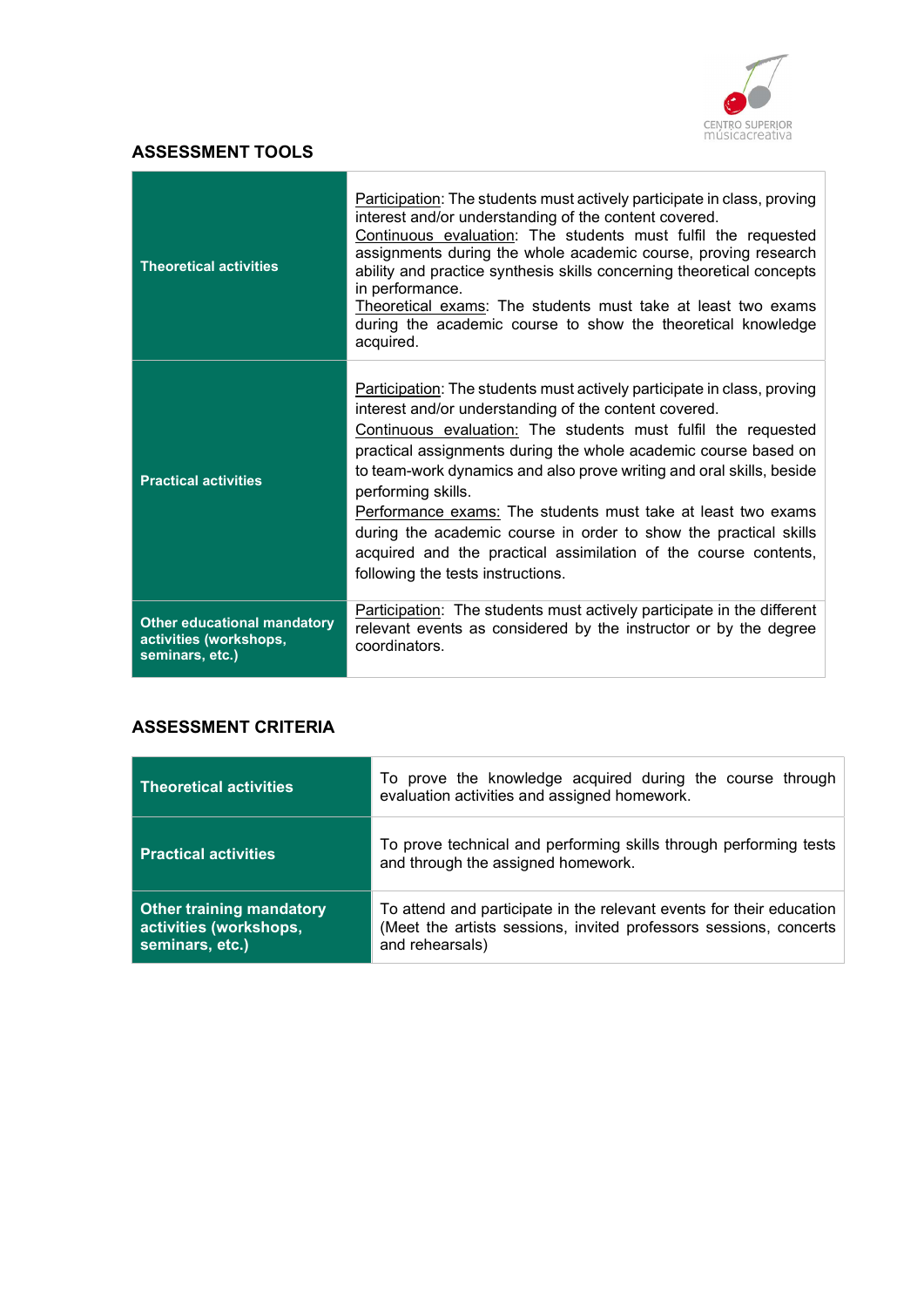

### GRADE DETERMINATION SYSTEM

#### Grade determination system in continuous assessment

|                       | Grade percentage |
|-----------------------|------------------|
| Continuous assessment | 60%              |
| Mid-term exam         | 20%              |
| Final exam            | 20%              |
| Total                 | 100%             |

#### Grade determination system in cases of loss of continuous assessment right

|            | <b>Grade percentage</b> |
|------------|-------------------------|
| Final exam | 80%                     |
| Total      | 80%                     |

#### Grade determination system for the extraordinary assessment call

|             | <b>Grade percentage</b> |
|-------------|-------------------------|
| Retake exam | 100%                    |
| Total       | 100%                    |

#### Grade determination system for students with disabilities

In principle, the grade determination system for students with disabilities will be carried out following the criteria set for the rest of the students, ensuring equal opportunities and conditions for all the students. However, if necessary, the instructor in charge will take into account the type of disability of the concerned student. Should the situation apply, the assessment conditions will be adapted in accordance to the limitations of the corresponding disability.

These considerations will be established once the concerned student enrols in the corresponding courses. For the official records, the student and/or the student representative will be requested to present the corresponding disability report for the official accreditation.

|                       | Grade percentage |
|-----------------------|------------------|
| Continuous evaluation | 60%              |
| Mid-term exam         | 20%              |
| Final exam            | 60%              |
| Total                 | 100%             |

#### RESOURCES AND BIBLIOGRAPHY

#### Campus online https://musicacreativa.classlife.education/

#### Bibliography

| <b>Tittle</b> | Real book I, II, III      |
|---------------|---------------------------|
| <b>Author</b> | $\overline{\phantom{0}}$  |
| Publisher     | $\overline{\phantom{a}}$  |
|               |                           |
| <b>Tittle</b> | New Real Book II, II, III |